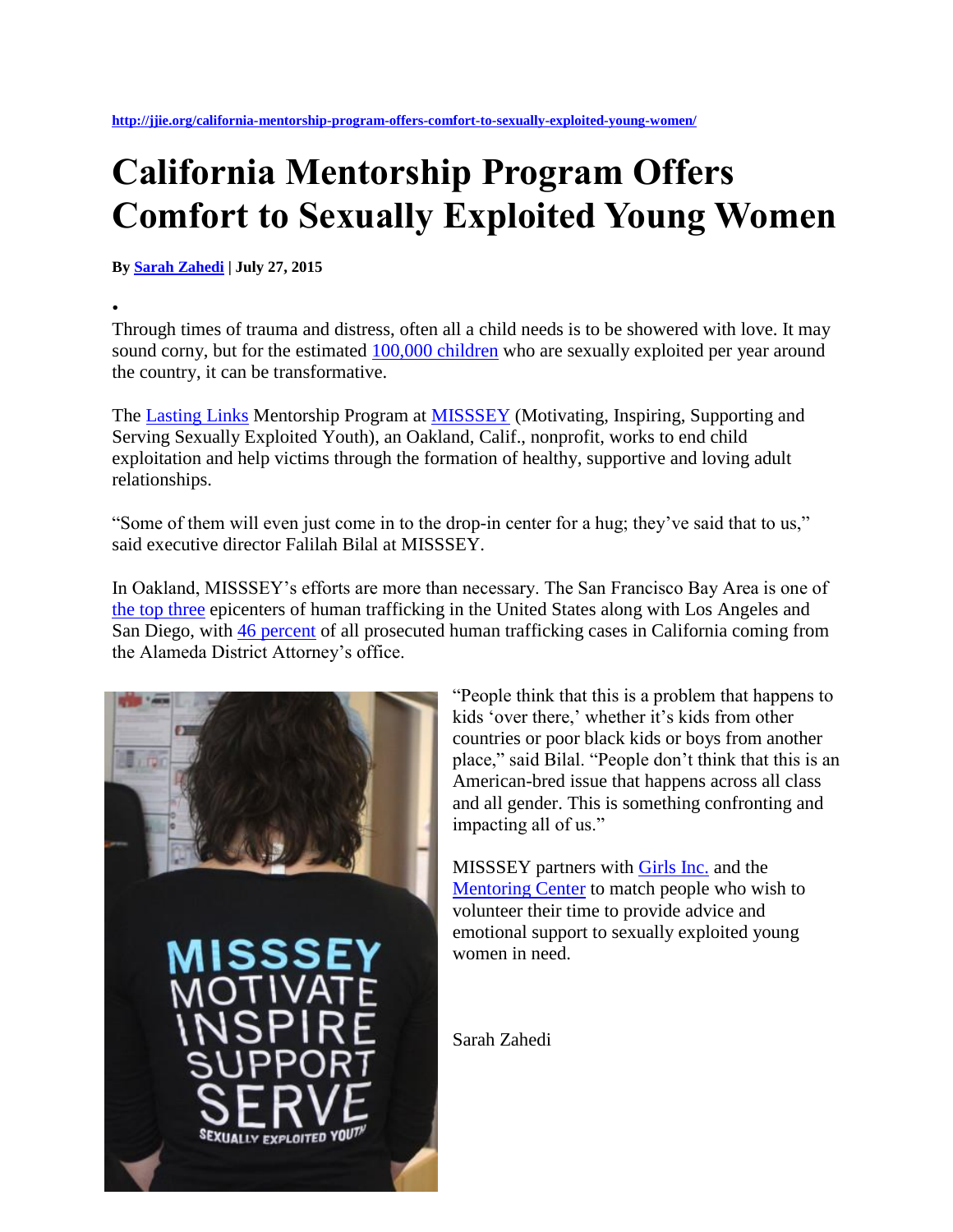Mentorship and Training Coordinator Liz Longfellow at MISSSEY displaying the organization's staff shirts.

"The goal of the program is to provide a restorative healthy adult relationship to youth who have experienced disruption and betrayal in adult relationships," said mentoring and training coordinator Liz Longfellow.

To become a mentor, applicants must attend an information session, fill out an application, be interviewed, participate in a rigorous 20-hour training program and go through a criminal background check. From there, the match process can take a while, depending on what youth want from a mentor. MISSSEY works to have several mentors on hand so there is an individual mentor who meets the youth's specific requests as soon as the youth requests a mentor.

Some of the mentors are already connected to the field, therapists or social workers or nurses who have worked with sexually exploited youth in the past. Other mentors are simply people who want to help. The minimum duration of the mentor-mentee relationship is one year.

"It's a commitment to become a mentor," Longfellow said. "The process of getting matched with a mentee takes so long because the mentor has to show they will give their time and commitment. If the relationships doesn't last a year, it's not going to be as effective for the youth."

The sense of love and care the young girls can get from a mentor has proven to bring about monumental positive change, especially since many of the relationships last beyond one year, she said.

"The year is a great benchmark but it's great when it continues on," Longfellow said. "We've had some of the youth come back and say [their mentors] are stuck with them for life. That's a successful relationship."

Take Sheila (all clients' and mentors' names have been changed), now 18. After being exploited for many years in Oakland, she realized that in order to get out of the life, she needed to move away from the city. She wanted to be far enough away to feel safe, yet be able to visit family and friends every now and again. Her child welfare worker in Alameda County helped her find supported housing in the Antioch/Bay Point area. But when Sheila got there, she felt very alone and disoriented. She didn't know how to use the bus system to get to the store, let alone to look for a job.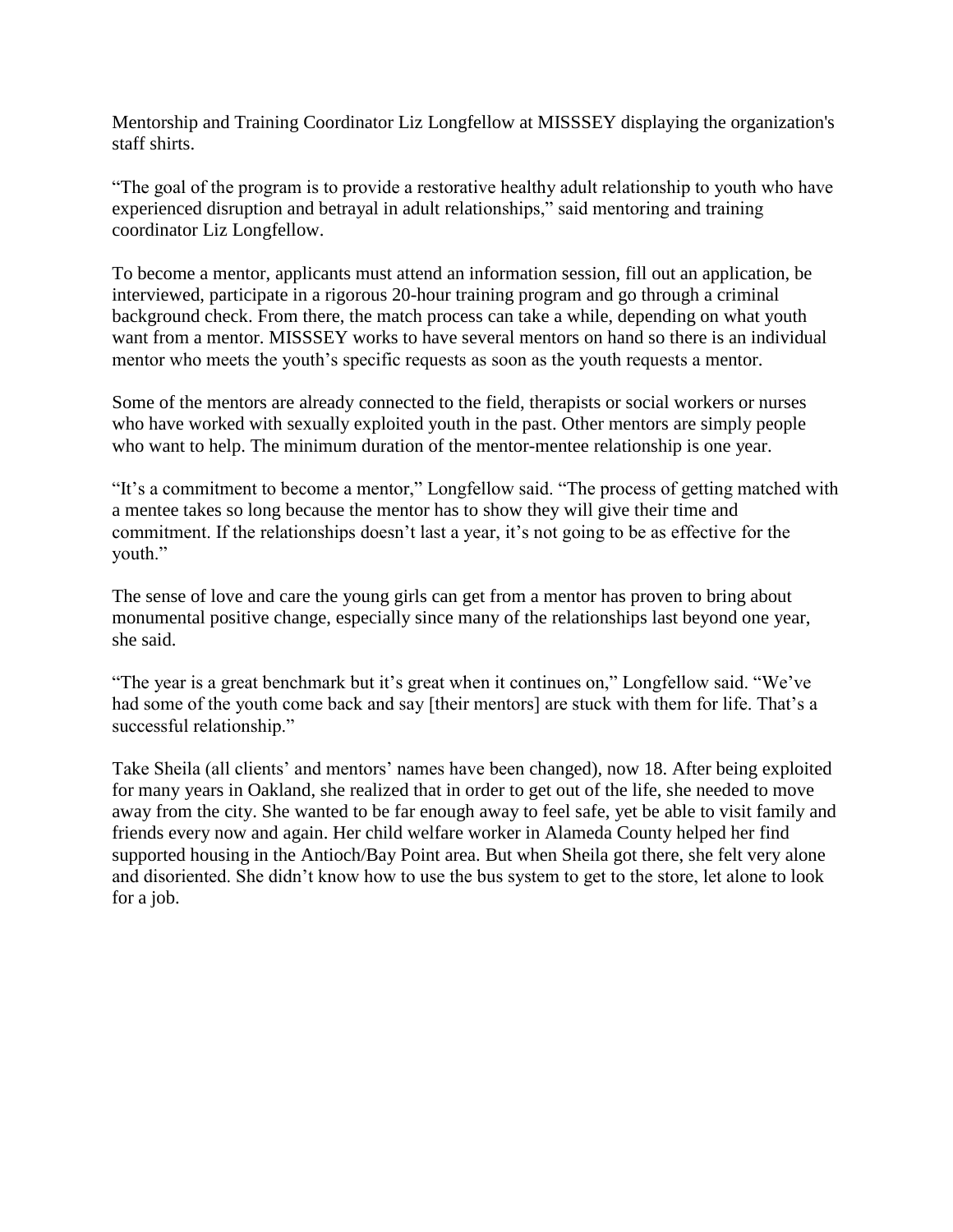

Sarah Zahedi

Signs inside MISSSEY headquarters in downtown Oakland.

Longfellow matched her with a mentor named Ena who is also a survivor of commercial sexual exploitation. Ena, who has lived in Antioch for many years, was able to show Sheila around. With Ena's support, Sheila eventually was able to find a job. Ena also helped her decorate her new apartment, which in part involved creating a vision board to give Sheila a daily visual reminder of her dreams and goals. Ena, who was a college student then, knew about many area resources to make school more affordable. She referred Sheila to several people in her support network so that she could feel more encouraged to take college classes and feel more connected to her new community. After many conversations about Sheila's traumatic history, Ena convinced Sheila to reconnect with a therapist.

"I wouldn't have been able to make it here without Ena," Sheila said. "She has helped me so much and I feel really comfortable talking with her and telling her personal stuff about myself. That doesn't really happen for me. It's a relief."

From 2007 to 2014, MISSSEY has served approximately 1,000 girls. And the organization's services do not stop at the mentorship program. It also offers case management for youth looking to get out of the life of sex trafficking and a foster youth program, funded by Alameda County Social Services to prevent and intervene in child sex work.

MISSSEY was founded by two survivors of commercial sexual exploitation of children along with two allies. It's staffed by a number of other survivors of sexual exploitation.

[Related: [Victim of Sex Trafficking in U.S. Tells Her Story\]](http://jjie.org/106101/106101/)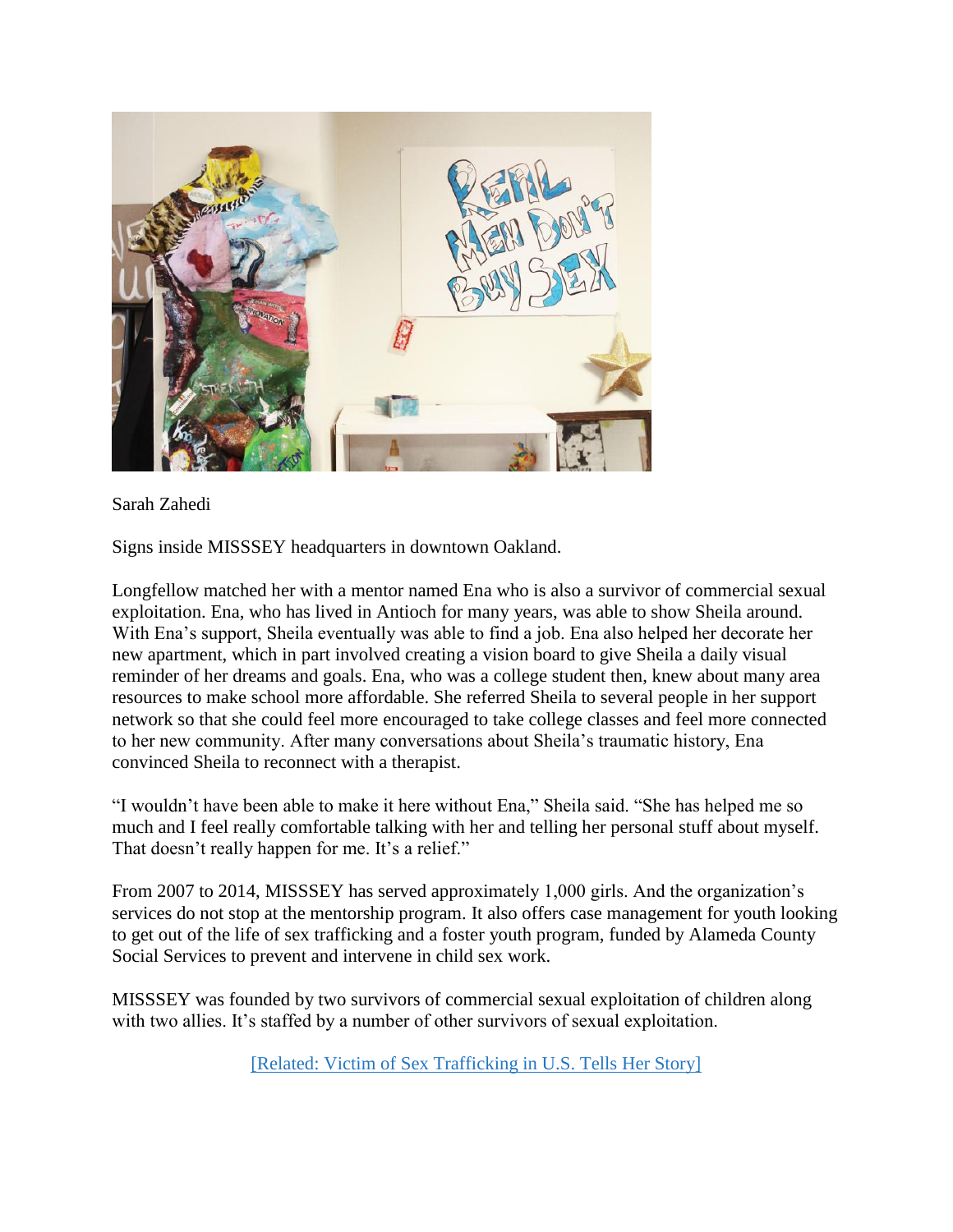"Because we are survivor-led and survivor-informed, young people know that there are staff with these experiences," Longfellow said. "So there is a less of bridge that needs to be crossed to reach the youth and they know there is an understanding on our end, which is profound for young people."

The young women who request mentors through MISSSEY are usually first in the case management or foster youth program, like 18-year-old Mia. While doing a sentence in juvenile hall she was connected to a mentor named Linda.

While Mia served her sentence, she wrote to Linda. When Mia was released and sent to a group home placement in Sacramento, Linda drove to Sacramento from the Bay Area on weekends to spend the day with Mia, taking her away from the often hectic environment of a group home.

Telling her story to Linda, Mia felt open and comfortable enough to talk about her experiences. Even when Mia eventually moved back to Oakland, Linda never lost touch with her. She was eventually able to get permission from Girls Inc. to invite Mia to her home and introduce her to her own children.

"This is the most peaceful place I have ever been. I feel safe here," Mia said during her visit.

Today, Mia has come to rely on Linda for support when times get difficult and for encouragement in moving toward her goals. They celebrate birthdays and holidays together. Linda knows that one of the main things she does for Mia is simply show up, consistently. No matter what is going on with Mia, Linda maintains their relationship and unconditional positive regard for Mia.

"The idea is that it's the responsibility of the mentor to do the reaching out and build up a relationship with at least a couple hours a week of available time for the mentee," Longfellow said. "They have to schedule with the young person and there has to be regular contact so it can register as a sense of support" for the youth.

An essential part of this system of support, according to Longfellow and Bilal, is continuing to support the youth as they struggle with leaving a life of sexual exploitation.

"It's common in the first year that we work with someone that they are in and out [of the life]," Longfellow said. "They want help and we find them to provide it but then their exploiter often finds them again and maybe they're back in for a while and then they get back out."

"We are strictly here for them. Even if you're in the life we will still work for you, be with you, support you," Bilal said.

Roughly 89 percent of the young women who MISSSEY serves are black women. While most of the youth are referred to MISSSEY through the foster care system or the juvenile justice system, young girls are also able to drop in at the center to receive services.